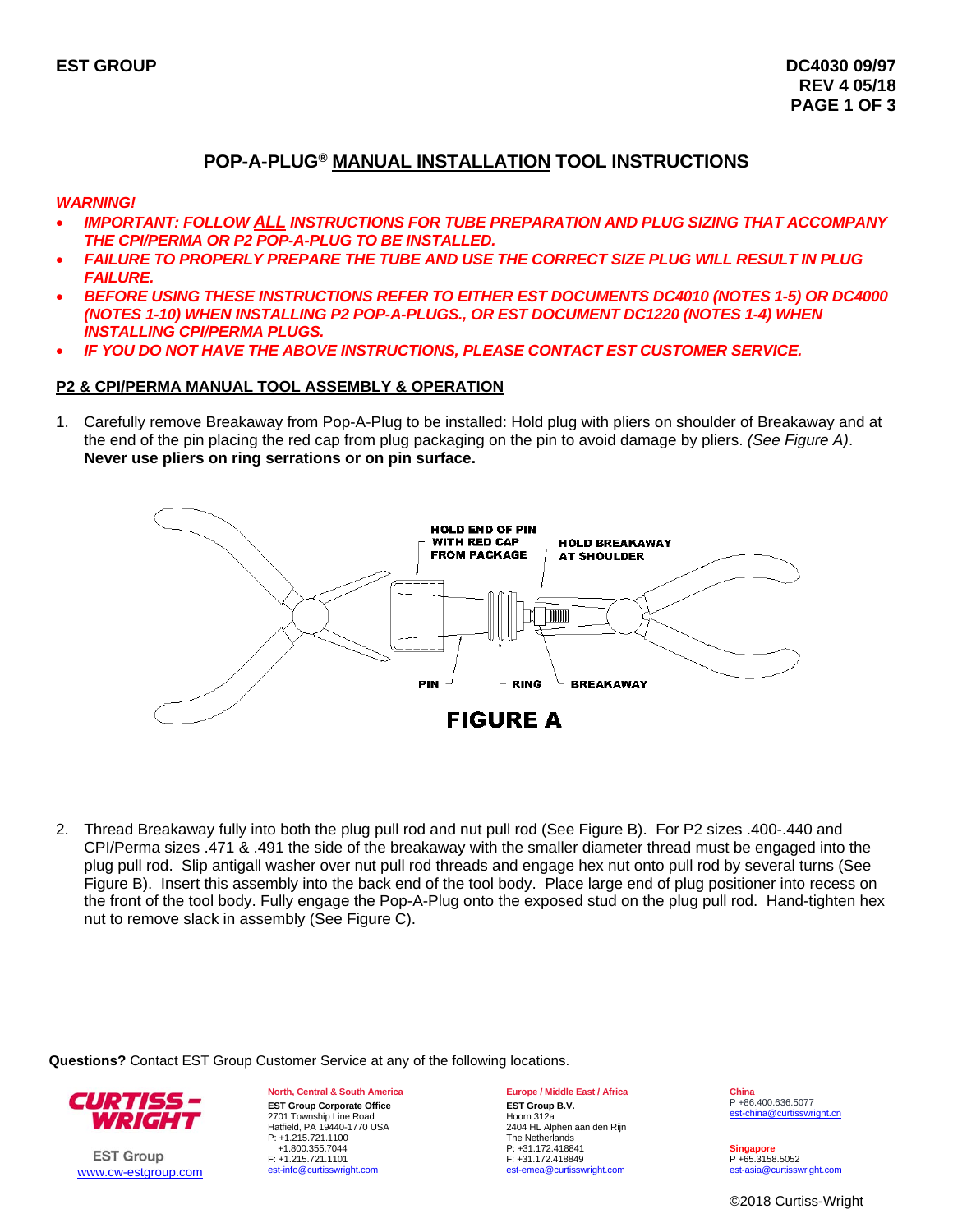

- 3. The locating pin must be inserted into a tube close to the tube to be plugged. When access to tubes is limited, a plugging sequence should be determined to insure that the locating pin can be inserted into an unplugged tube otherwise another reaction device will need to be used.
- 4. Insert the plug and locating pin into their respective tubes. **The ring section of the plug must be positioned within the tubesheet area. (See Figure D).** Begin installing plug by tightening hex nut on the back of the tool in a clockwise motion using a wrench, socket or air tool. Continue tightening until the breakaway shears.



5. Pull body of tool straight back from tubesheet separating tool body from the installed plug and plug pull rod *(See Figure E).* Depending on plug size installed, the positioner may be with plug pull rod. Unthread plug pull rod from the installed Pop-A-Plug. If pin is stuck in positioner after installation, the plug must be removed and a larger plug installed. Remove breakaway sections from pull rods for next installation.

**Questions?** Contact EST Group Customer Service at any of the following locations.



**EST Group** www.cw-estgroup.com **North, Central & South America EST Group Corporate Office**  2701 Township Line Road Hatfield, PA 19440-1770 USA P: +1.215.721.1100 +1.800.355.7044 F: +1.215.721.1101<br>est-info@curtisswright.com est-info@curtis

### **Europe / Middle East / Africa**

**EST Group B.V.** Hoorn 312a 2404 HL Alphen aan den Rijn The Netherlands P: +31.172.418841 F: +31.172.418849 emea@curtisswright.com

**China** P +86.400.636.5077 est-china@curtisswright.cn

**Singapore** P +65.3158.5052 est-asia@curtisswright.com

©2018 Curtiss-Wright